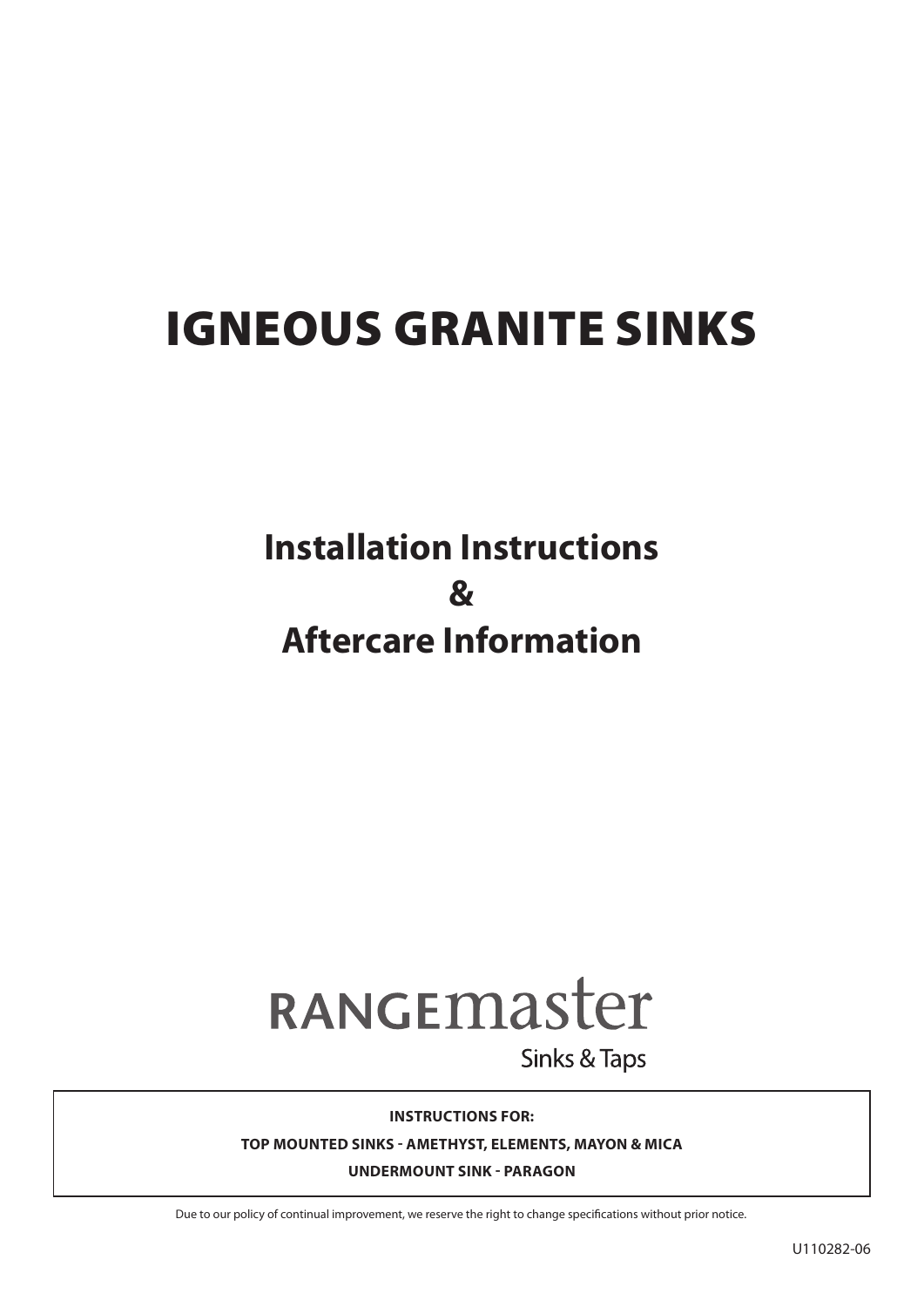## Notes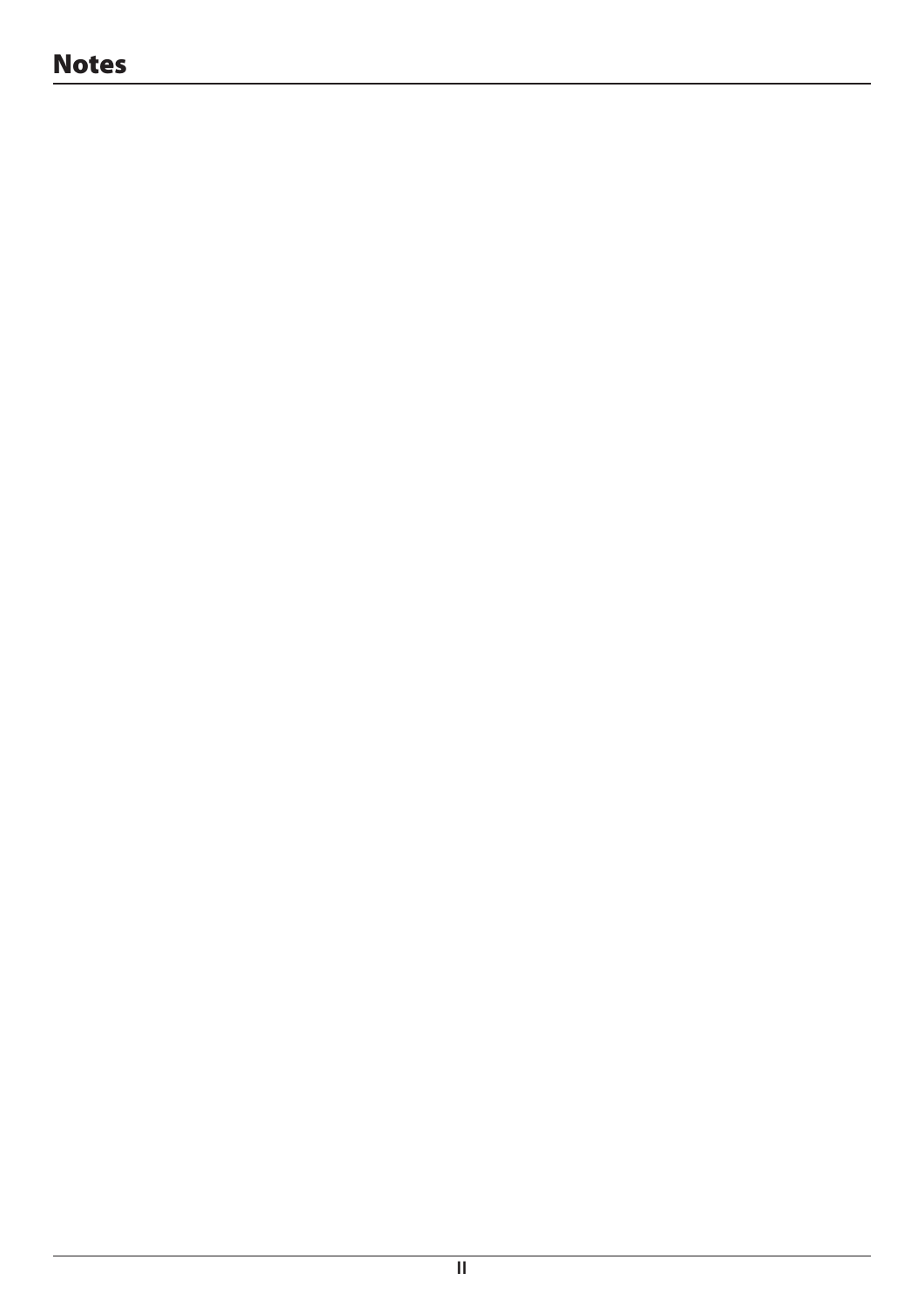## Installation

## Installer

Please leave this leaflet with the user, as it contains valuable after care advice.

#### Notes



During installation, take care to protect the sink **from scuffs and scratches.** 

Do not stand on the sink.

During installation, do not stand the sink on its **edges or corners. This may cause damage.** 



n **Avoid straining and over tightening of all plumbing fixtures connected to the sink.** 

n **Carefully check that the moulding and edges of the sink are dead level so that water will flow off the drainer.**

n **The clamping brackets are suitable for worktops of between 30–40mm thickness (Fig. 1.1). If your worktop is a different size then it may require packing under the clamps or rebating (Fig. 1.2).** 

## Preparing the Worktop

#### Marking Out the Opening

We recommend that you fit the sink to the worktop before permanently fixing the worktop to the cabinet.

- **1.** Place the sink upside down on the worktop. Position the sink on the worktop as required. Make sure the cabinet framework will clear all parts of the sink. Using a soft, sharp pencil draw around the sink as accurately as possible (**Fig. 1.3**). Remove the sink.
- **2.** Draw another line 10mm inside the sink top outline this is the cutting line for the opening (**Fig. 1.4**).
- **3.** Drill as large a hole as possible inside the cutting line. Using a pad saw, jigsaw or similar, cut out the opening up to the cutting line.

Alternatively, you can use the sink template (if supplied) or the figures given in **Table 1.1**.

#### Sealing the Edges of the Opening.

We recommend that porous edges around the cut-out are sealed using a waterproof sealant such as varnish, paint or wood glue . This will prevent swelling of the worktop should any small leaks occur (**Fig. 1.5**).

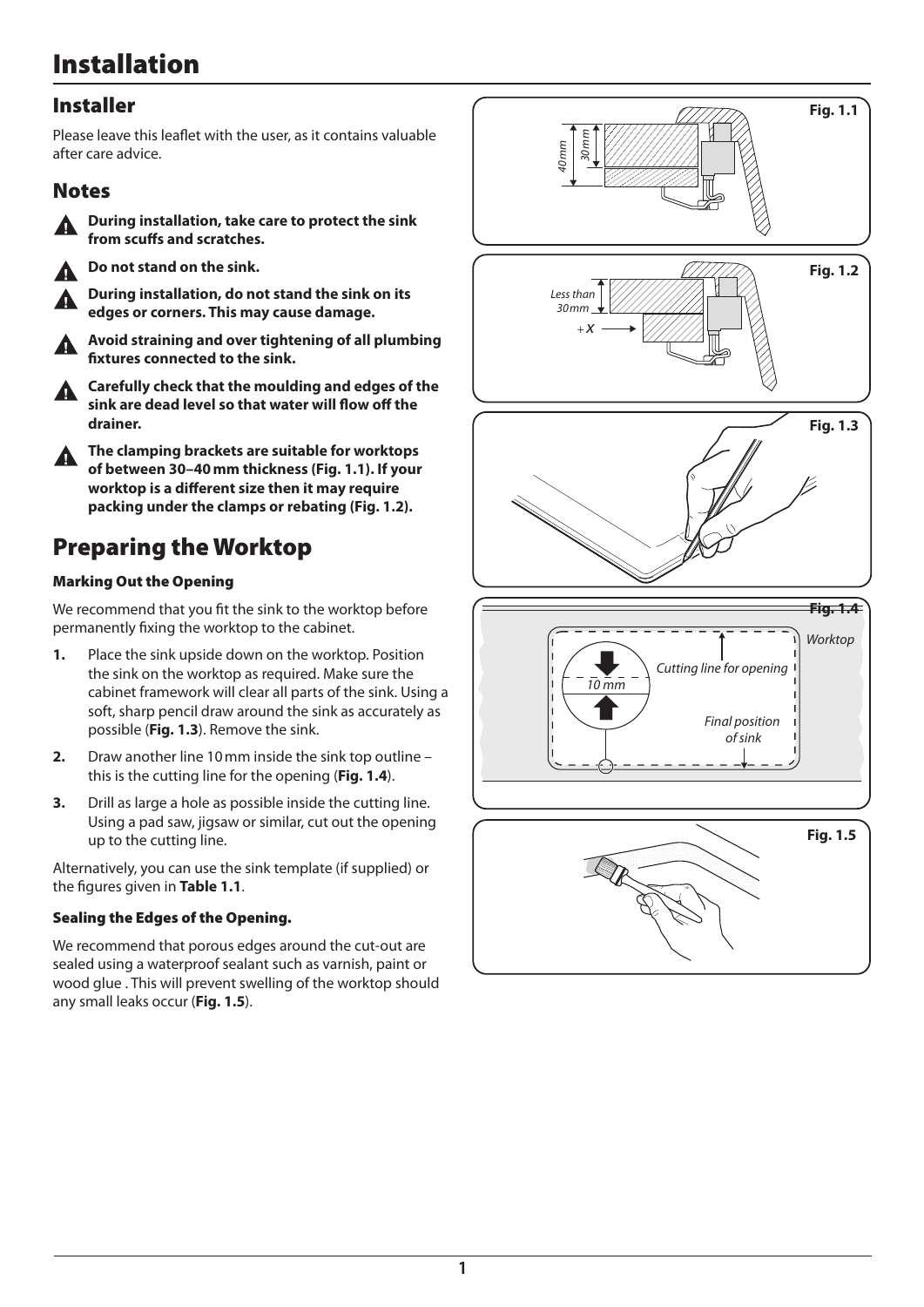|         | Radius  |       |
|---------|---------|-------|
| Worktop | Cut-out | Width |
|         | Length  |       |

| Name                 | Code      | Length (mm) | Width (mm) | Corner Radius (mm) |
|----------------------|-----------|-------------|------------|--------------------|
| Amethyst Compact 1.0 | AME860_/  | 840         | 480        | 10                 |
| Amethyst 1.0         | AME1051 / | 980         | 480        | 10                 |
| Amethyst 1.5         | AME1052_/ | 980         | 480        | 10                 |
| Elements 1.0         | ELE1051_/ | 980         | 480        | 10                 |
| Elements 1.5         | ELE1052_/ | 980         | 480        | 10                 |
| Mayon Compact 1.0    | MAY690_/  | 670         | 490        | 10                 |
| Mayon 1.0            | MAY1051 / | 980         | 490        | 10                 |
| Mayon 1.5            | MAY1052_/ | 980         | 490        | 10                 |
| Mica Compact 1.0     | MIC860 /  | 840         | 480        | 10                 |
| <b>Mica 1.0</b>      | MIC1051_/ | 980         | 480        | 10                 |
| <b>Mica 1.5</b>      | MIC1052 / | 980         | 480        | 10                 |
| Paragon Compact 1.0  | PAR4432 / | 449         | 325        | 20                 |
| Paragon Compact 0.5  | PAR1632 / | 162         | 325        | 20                 |
| Paragon 1.5          | PAR3115   | 490         | 370        | 15                 |
| Paragon 1.5*         | PAR3115   | 520         | 400        | 30                 |

\* NB. This cut out option will leave a 15mm visible trim around the sink when fitted to the worktop

**Table 1.1**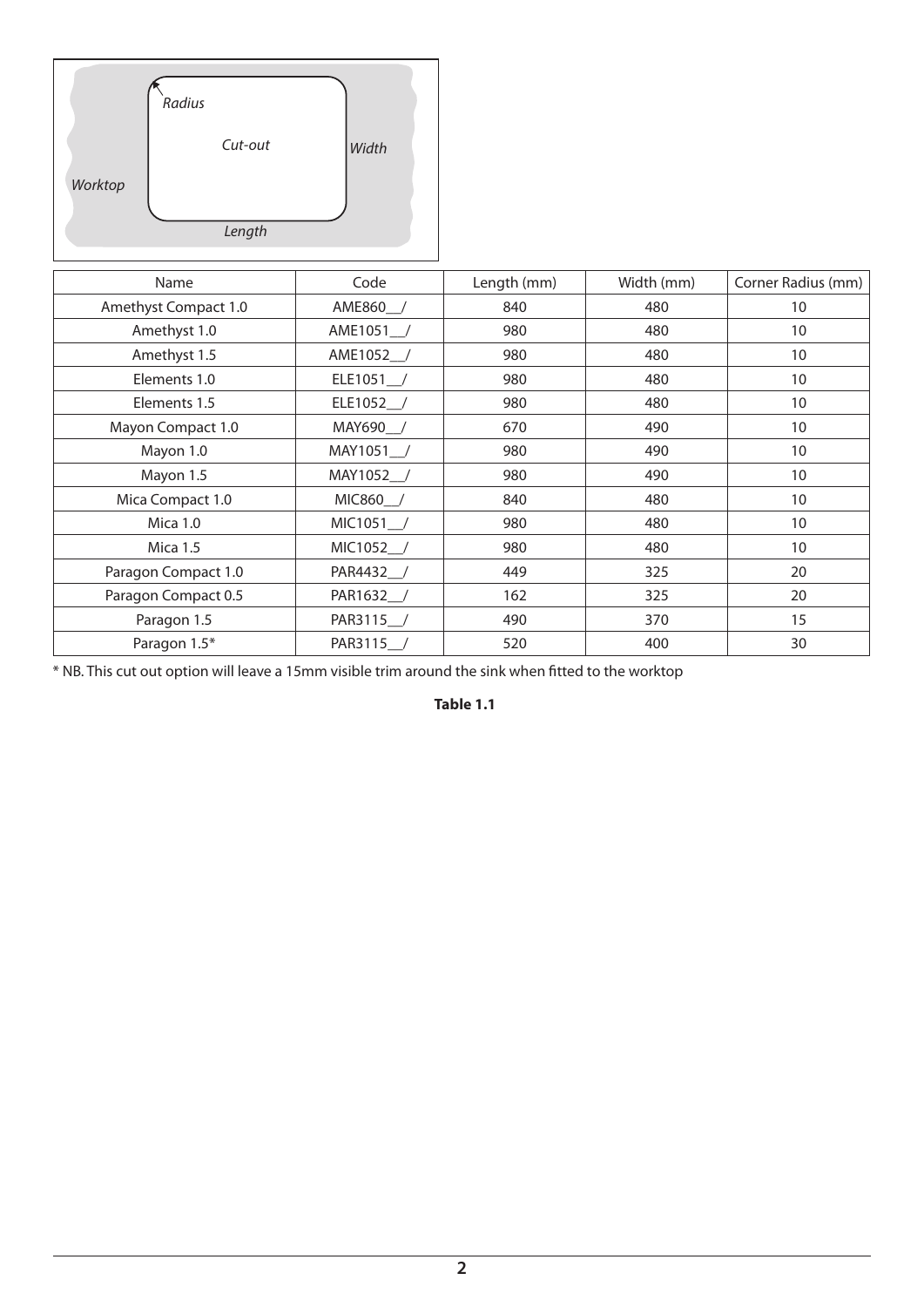## Preparing the Sink

#### Tap Hole Preparation *(Amethyst, Elements, Mayon & Mica only)*

Tap hole locations are part cut into the underside of the sink. The upper section of the tap hole will have to be knocked out. **ALWAYS** knock out from the top of the sink and NOT the underside, this may damage the front top surface of the sink. After deciding which tap hole to use, mark the location of the tap hole centre onto the front face of the sink using a soft pencil (This may already be marked with a coloured adhesive dot). The area around the rear of the tap hole will require support. Place the tip of a screwdriver or similar tool on the marked position, ensuring that the shaft of the screwdriver is at 90° to the sink surface (**NOT** angled). Strike the screwdriver with a hammer. The upper section of the tap hole should knock out.

The tap hole will have rough edges. Use a suitable rasp to smooth the edges of the hole. Always work towards the sink surface avoiding upward strokes that may chip the sink surface.

For fittings with a larger shaft diameter than 35mm, the predrilled holes must be enlarged. Use a fret saw with a metal cutting saw and enlarge the hole as shown in (**Fig. 1.6**) Then carefully remove the 'teeth' with pliers. Do not use force!

#### Drilling a Hole for Soap Dispensers or Other Devices.

n **Before drilling please read safety instructions supplied with hole saw.**

n **The front face must be fully supported to prevent cracking when drilling or cutting.**

**n** WARNING! Any machining operation will produce **fine particles of dust. Drilling or cutting must be carried out in a well-ventilated area.** 

If a hole is required, but has not been supplied in the sink, proceed as follows:

- **1.** Decide whether the bowl is to be left or right handed when the sink is fitted. You will require a 35mm diamond tipped hole saw (not supplied).
- **2.** Using a 35mm hole saw, carefully cut out the tap hole (**Fig. 1.7**).



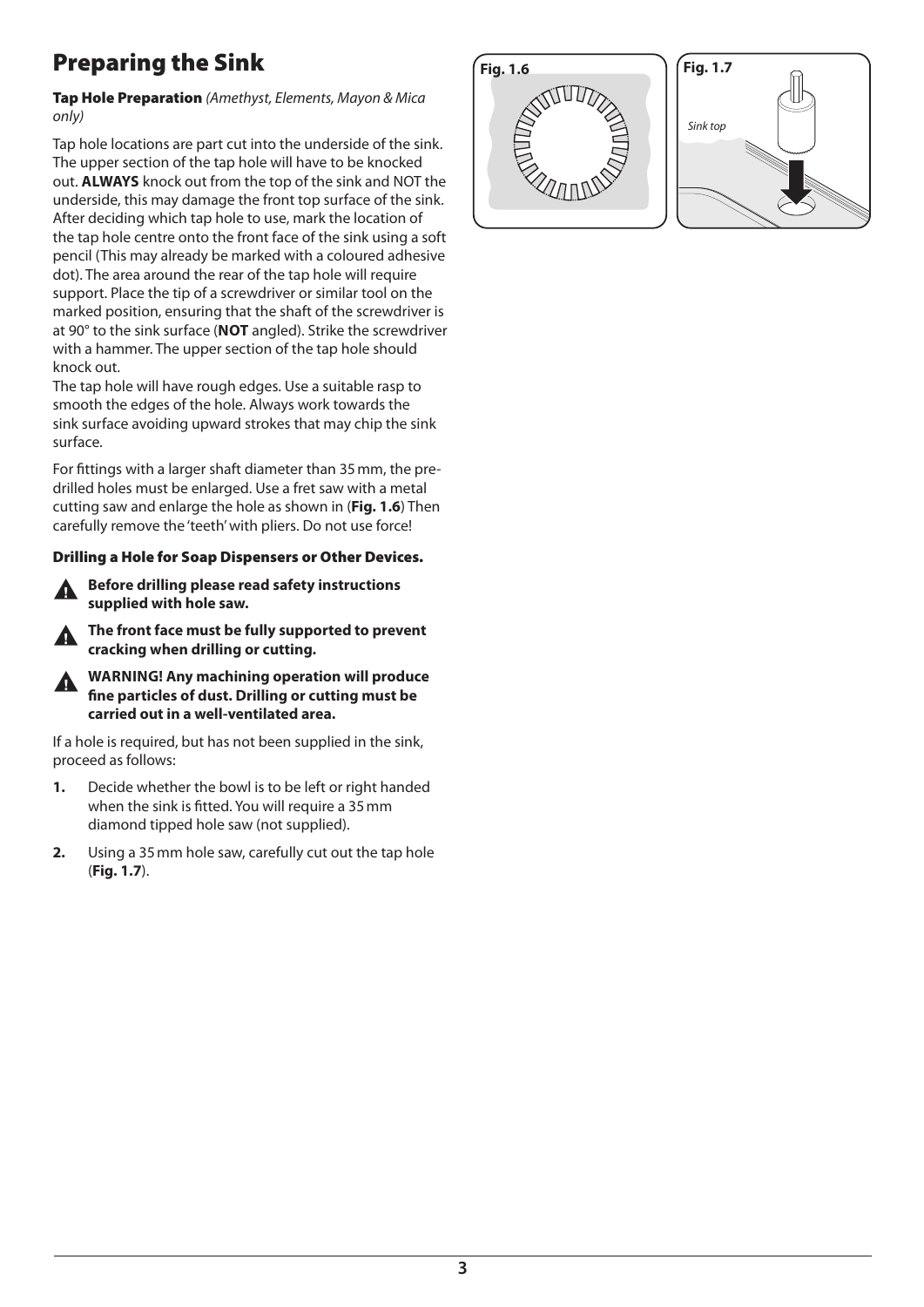

## Clip Preparation

There are three methods of clip fitting covered in this guide. Only one will be supplied with each sink:

- **•** Screw down fixing *(Amethyst 1.0, 1.5, Elements 1.0, 1.5, Mayon 1.0, 1.5)*
- **•** Pin fixing (*Amethyst Compact 1.0, Mica 1.0, 1.5)*
- **•** Screw down 'U' clamps *(Paragon)*

Screw down fixing *(Amethyst 1.0, 1.5, Elements 1.0, 1.5, Mayon 1.0, 1.5)*

- **1.** Locate the clamps then give a gentle tap to secure in the slot (**Fig. 1.8**).
- **2.** Hinge the clamps away from the sink edge.

Pin Fixing *(Amethyst Compact 1.0 & Mica 1.0, 1.5)*

- **n IMPORTANT: The clamps are designed to be fitted once. Ensure that the clamps are facing the correct way before securing in place. Removal will not be possible once fitted.**
- **1.** Position the clamps over the holes in the sink. Push the clamps down ensuring that the base of the clamps are flat against the sink surface. If a clip is tight then, using a flat screwdriver, tap on the base until it snaps into place.
- **2.** Tap the pins on the clamps until the ends of the pins are level with the top edge of the clamps (**Fig. 1.9**).
- **3.** Hinge the clamps away from the sink edge.

#### Screw down 'U' clamps *(Paragon)*

- **1.** Drill four 8 mm holes as in **Fig. 1.10**.
- **2.** Tap in the four metal inserts supplied. Additionally, Epoxy resin adhesive may be required on particleboard worktops. Do not fit the 'U' clamps at this point.

## Waste Fittings

Fit the waste fittings to the sink using the instructions supplied with them.

## Applying the Silicon Sealant



Top Mounted Sinks *(Amethyst, Elements, Mayon & Mica)*

Apply silicon sealant (not supplied) to the underside of the sink rim.

#### Undermount Sink *(Paragon)*

Apply silicon sealant (not supplied) to the underside rim of the worktop opening.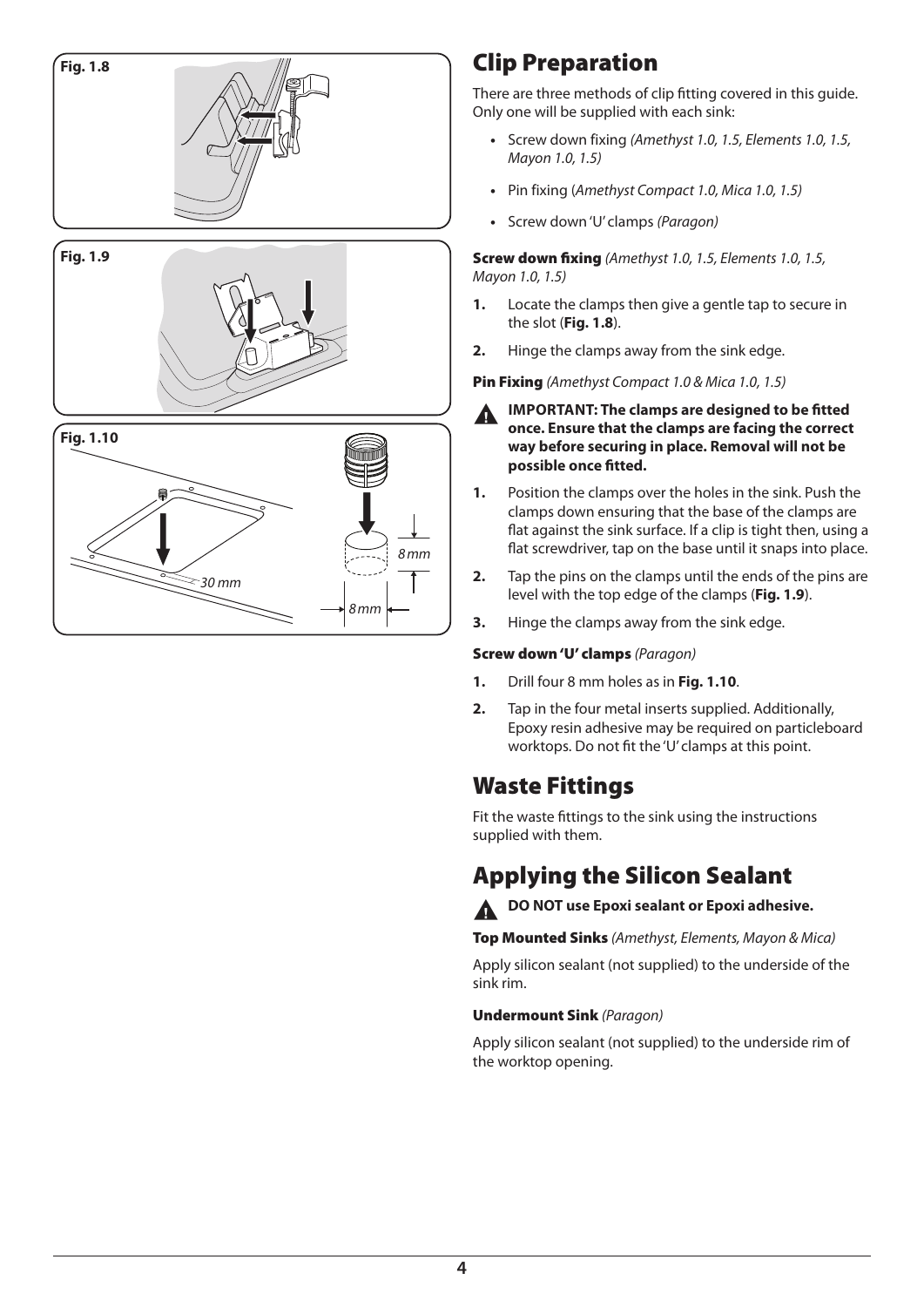## Fitting the Sink

#### Top Mounted Sinks *(Amethyst, Elements, Mayon & Mica)*

- **1.** Turn the sink upside down and lay the worktop over the sink. Swing each clip into place – this is the most effective method, although if the worktop has been fitted to the cabinet the sink can be placed in the opening and fixed in position from underneath.
- **2.** Centre the sink. Tighten the fixing screws in the sequence shown in **Fig. 1.11**.

### **n** DO NOT tighten fully at first attempt.

Remove any surplus sealing material or wipe away any excess sealant.

#### Undermount Sink (Paragon)

- **1.** The worktop should already be upside down with silicon sealant in place. Lay the sink on to the worktop. Fit the 'U' clamps into place using the screws supplied (**Fig. 1.12**) – this is the most effective method, although if the worktop has been fitted to the cabinet the sink can be fixed in position from underneath.
- **2.** Centre the sink. Tighten the fixing screws in the sequence shown in (**Fig. 1.11**).



#### **n** DO NOT tighten fully at first attempt.

Remove any surplus sealing material or wipe away any excess sealant.